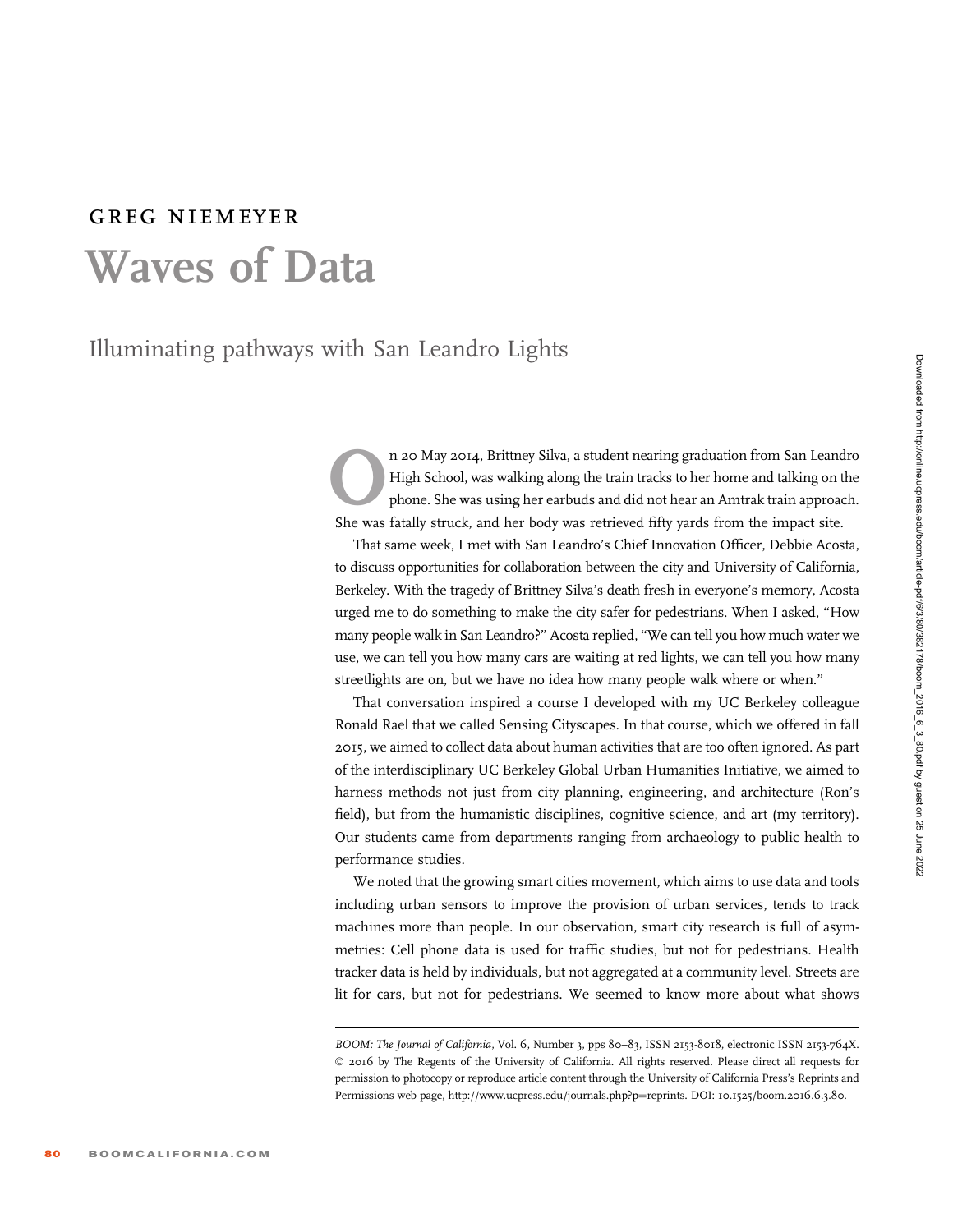

Photograph by Greg Niemeyer.

residents watched on Netflix (in San Leandro, Game of Thrones is most-watched) than about how they got home every day. Many residents, just like some of us researchers, seem to know more about the politics of the fictional city of Meereen than about their own city.

To address such asymmetries, we taught students in the graduate course to collect their own data, to build basic sensing, logging, and data visualization tools. We demonstrated responsible practices in data collection and explored the manipulative potential and relative power of those who hold the data over those whom the data describes. But most importantly, we taught our students to work in the city with a hypothesis-free approach in which the creative response of the artist is as important as the rational assessment of an established hypothesis. This approach often is described as discovery-based science.

We first asked students to quantify aspects of their own home life so they would understand the impact of data on a community including themselves. Then, we asked our

students to consider the city of San Leandro as a larger home, to be treated with the same care as their own homes.

Like impressionist artists in plein-air mode, we all visited the city in small teams, without maps and without hypotheses. The walking experiences led to many observations about the city, which converged on pedestrian safety. After a few more need-finding interviews with city staff, we confirmed that the city had a strong interest in pedestrian data, and we studied how best to count people in the urban wild. We learned to train passive infrared sensors on pedestrians to capture their movements but not their identities. We also understood the importance of showing pedestrians that their presence counts by displaying feedback data. Any data about people should be shared with the people the data is about in real time. All projects used lights to communicate statistics to pedestrians about their walking, thereby completing a feedback loop of input, output, and change. We considered hiding or camouflaging the sensors to protect against vandalism, but we ultimately rejected such ideas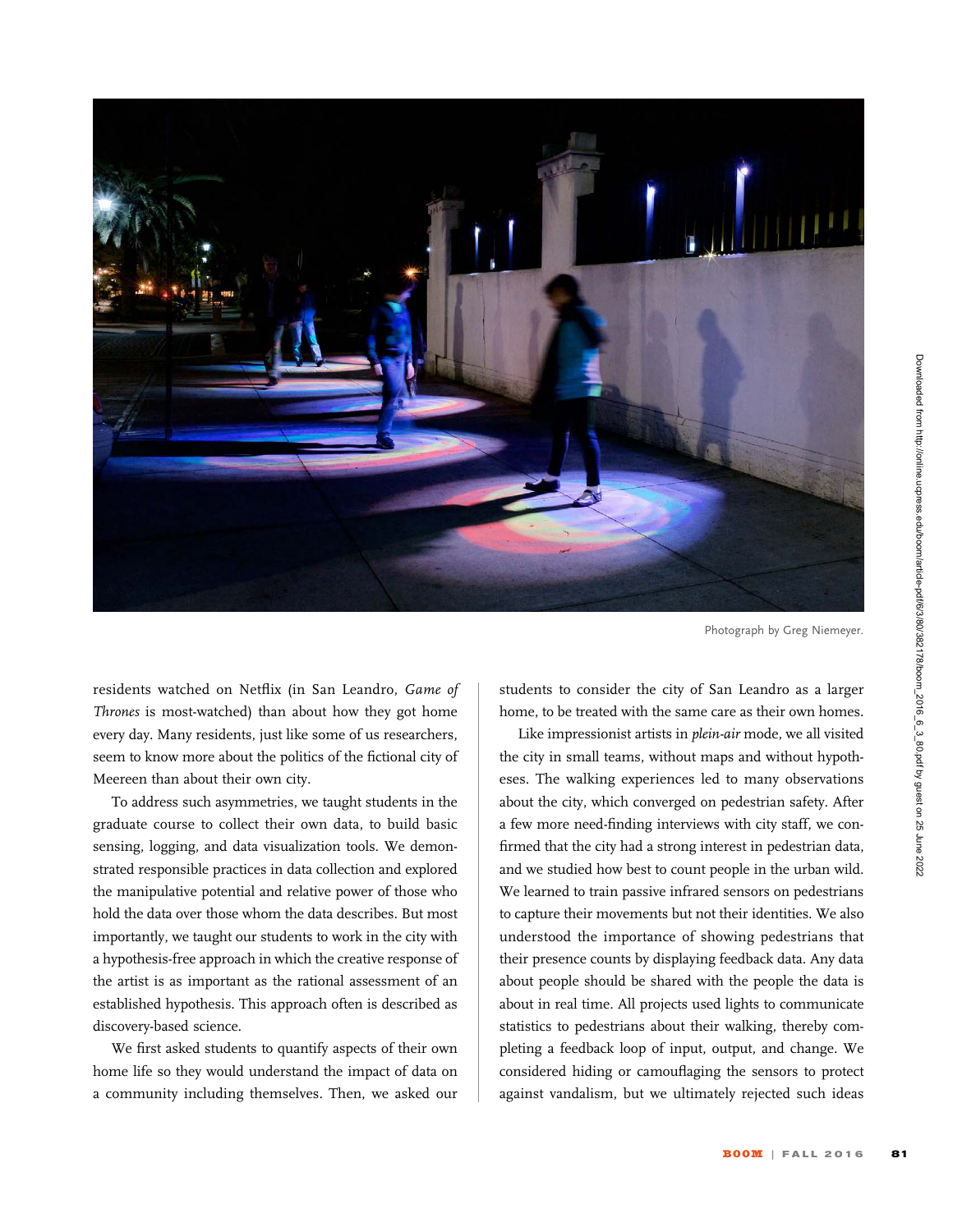because we wanted to make it possible for pedestrians to choose if they were counted or not.

Our students deployed four temporary interactive lighting systems in San Leandro. After several lab prototypes, our students were ready to take on real-world challenges including unreliable power and connectivity that often compromise the magic of the Internet of Things (IoT).

Other challenges included weather and vandalism; but in the end, each team was able to light a critical pedestrian passage in a novel, interactive way and measure the number, direction, and speed of pedestrians in real time without exposing the identities of the pedestrians.

One compelling lesson was that pedestrians interpreted visible machines at head height as ''unwelcome government intrusions.'' At the waist level, pedestrians interpreted the very same machines as ''cute.'' Collected data showed clear rush-hour patterns including a peak between 8:00 AM to 9:00 AM, a peak between 2:00 PM to 3:00 PM (when school gets out), and 5:00 PM to 6:00 PM when commuters return. While this is not surprising, it also seems possible to leverage that data for specific campaigns and urban improvement initiatives. Perhaps the high school marching band could rehearse near commuter hubs between 5:00 PM and 6:00 PM to give the city a musical boost. The lights themselves may also expand pedestrian activity past sunset.

Collectively, the students' fieldwork confirmed that pedestrians were the most vulnerable participants in the urban metabolism, and they were also the least visible. Interviews with pedestrians showed that they felt acknowledged by the interactive lights after dark. Streets were built for cars, but sidewalks were dark and narrow afterthoughts. Walking was an event at the very periphery of an urban culture that focused on speed. Even a small LED light, well-timed, helped pedestrians experience a different city, a place where they could overcome fear and isolation, just like at home.

This field work and a subsequent mini-conference prompted more research. Comparing the various student projects, Pablo Paredes, a teaching assistant in the Sensing Cityscapes course, and I wondered what kind of lighting design might drive pedestrian activity more than generic lighting. We teamed up to study the psychological impacts of various types of responsive lighting. To reduce confounding factors such as external or personal circumstances, we moved the project to a windowless hallway in our research

building (the Center for Information Technology Research in the Interest of Society, or CITRIS).

Our setup included up to sixteen colorful LED spotlights illuminating a sixty-foot-long dark hallway path. As testsubject pedestrians walked down this path, sensors picked up their speeds and positions, and a computer controlled the lights and colors as a function of these inputs. With this setup, we could ask how the effect was influenced by the chromatic, temporal, and spatial design of the lights. Which would impact the pedestrians most positively? Having all the lights on? Having selected lights directly before, directly at, or directly behind the pedestrian?

After testing ten lighting regimes with over a hundred participants walking down a dark hallway, we found that a path well-lit ten feet ahead of a pedestrian had a significantly better impact with significantly less energy use than a path that was fully lit or any other regime.

In the resulting research paper, we argued that the positive effect occurred because pedestrians felt acknowledged by the interactive and anticipatory lighting. They felt more in charge of the path and their experience and self-determined their role as an agent with authority who could control the streetlights. Technologically empowered pedestrians, turning lights on ahead and off again through their movement, felt safer, walked with a steadier gait, and had more positive, less lonely walking experiences. We left the system on in a public hallway and learned that several building users made detours just to walk though the lights for a positive experience during the workday. "It's like walking on a carpet of light," said one user.

We now are bringing the installation back to the streets of San Leandro with the support of a National Endowment for the Arts (NEA) Our Town grant for a project called San Leandro Lights. The grant funds the permanent installation of responsive IOT lighting in one or more passages in the city that are not currently lit or are lit only by blinding sodium floodlights. Taking our project back to the street, we can build on the validated lighting design tested in the lab, but we have to consider many additional design factors, including greater range of inputs (consider distinguishing a person in a wheelchair from a person using a motorbike), theft-proofing, and easy maintenance.

We will assess the circulation frequency of pedestrians before and after the deployment of the lights to study if lighting alone can increase pedestrian circulation. At the same time, we hope the circulation data will give residents and city